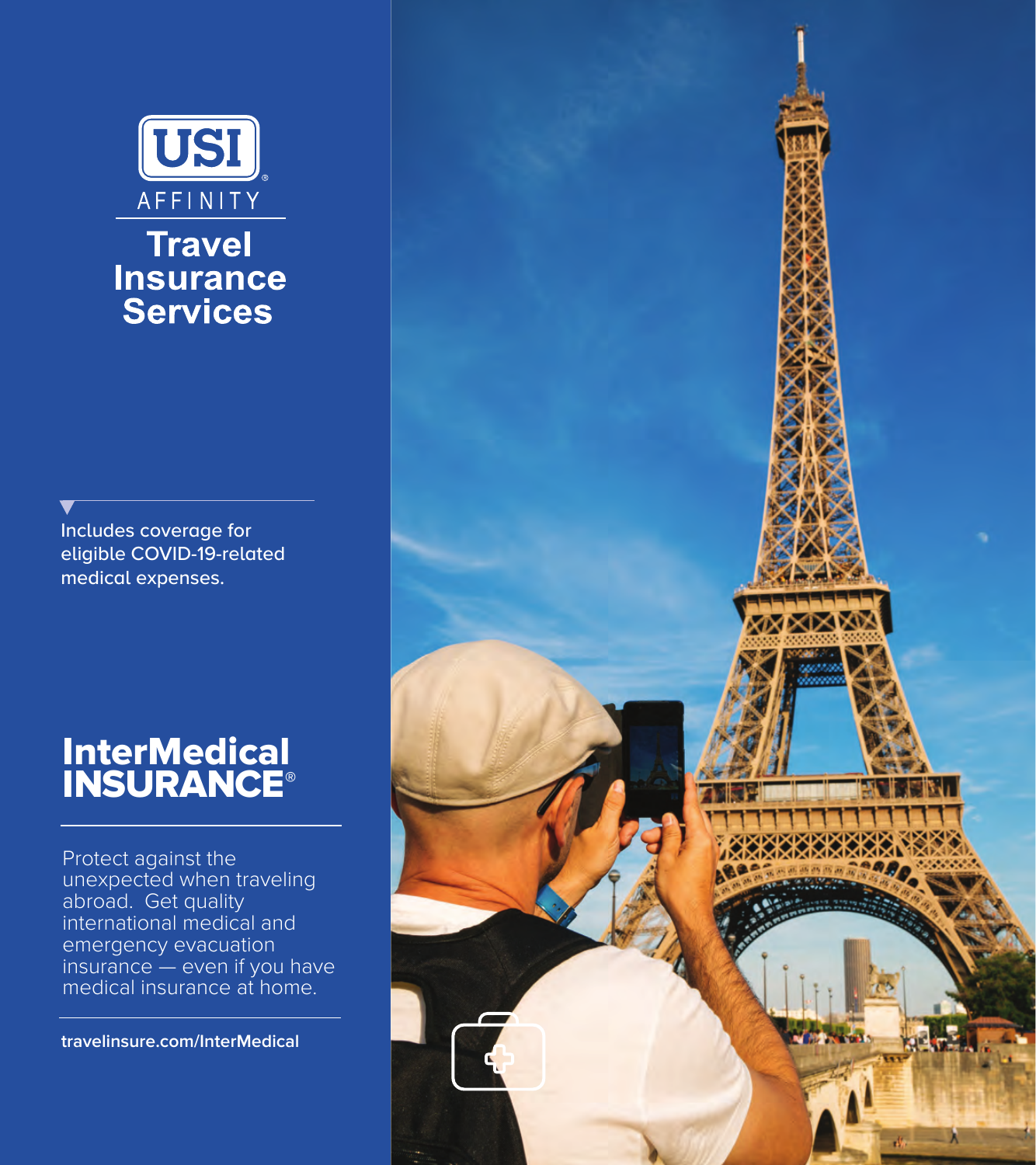# **WHY DO I NEED INTERNATIONAL MEDICAL INSURANCE?**

Private or governmentsponsored health plans may not provide adequate medical coverage for travel abroad. Travel medical plans are designed for those traveling outside the country and offer emergency travel benefits, 24/7 emergency support and an international provider-referral network.

## **WHY SHOULD I CHOOSE INTERMEDICAL?**

InterMedical takes the guesswork out of insurance for international travelers. It meets the Schengen Visa requirements for most, and offers a level of protection that's designed for business and leisure travelers, tourists, or church or missionary travelers.

**GET A FREE QUOTE. CALL TOLL FREE:** 800-937-1387 **travelinsure.com/InterMedical**

# SCHEDULE OF BENEFITS

| <b>Benefits</b>                                    | <b>Limits</b>                                                                       |
|----------------------------------------------------|-------------------------------------------------------------------------------------|
| <b>Minimum Coverage</b>                            | 5 days                                                                              |
| <b>Maximum Coverage</b>                            | 364 days                                                                            |
| Overall Maximum Limit*                             | \$50,000<br>\$100,000<br>\$150,000                                                  |
| Coinsurance - Claims<br>Incurred Outside the U.S.  | 100% after deductible, up to the<br>overall maximum                                 |
| Coinsurance - Claims<br>Incurred in the U.S.       |                                                                                     |
| In-Network Payment                                 | 100% after deductible, up to the<br>the overall maximum                             |
| Out-of-Network Payment                             | URC <sup>++</sup> . You may be responsible for<br>charges exceeding payable amount. |
| Emergency Medical<br>Evacuation                    | \$500,000                                                                           |
| <b>Accidental Death</b><br>and Dismemberment       | \$50,000 <sup>+</sup>                                                               |
| <b>Repatriation of Remains</b>                     | \$50,000                                                                            |
| <b>Political Evacuation</b>                        | \$50,000                                                                            |
| <b>Emergency Reunion</b>                           | \$20,000                                                                            |
| <b>Return of Minor Children</b>                    | \$50,000                                                                            |
| Terrorism                                          | \$50,000                                                                            |
| <b>Emergency Dental</b>                            | \$2,000 for accident/\$250 for<br>pain relief                                       |
| <b>Trip Interruption</b>                           | \$5,000                                                                             |
| <b>Checked Baggage Loss</b>                        | \$500                                                                               |
| Stolen Passport/Visa                               | \$100                                                                               |
|                                                    | <b>INCLUDED BENEFITS</b>                                                            |
| <b>Recreational Sports</b>                         | Included                                                                            |
| <b>World Wide Assistance</b><br><b>Services</b>    | Included                                                                            |
|                                                    | <b>OPTIONAL ADD-ON BENEFITS</b>                                                     |
| Accidental Death and<br>Dismemberment <sup>†</sup> | Optional Add-On                                                                     |
| Intercollegiate/Interscholastic<br>Sports Coverage | Optional Add-On                                                                     |
| <b>Hazardous Activities</b>                        | Optional Add-On                                                                     |

\* The Overall Maximum Limit for those 80 and above is \$10,000. Emergency Medical Evacuation is not subject to the Overall Maximum Limit.

† Accidental Death and Dismemberment coverage is based on age: Under 18: \$5,000; 18-69: \$50,000; 70-74: \$20,000; age 75+: \$10,000. ††Usual, reasonable, and customary (URC)

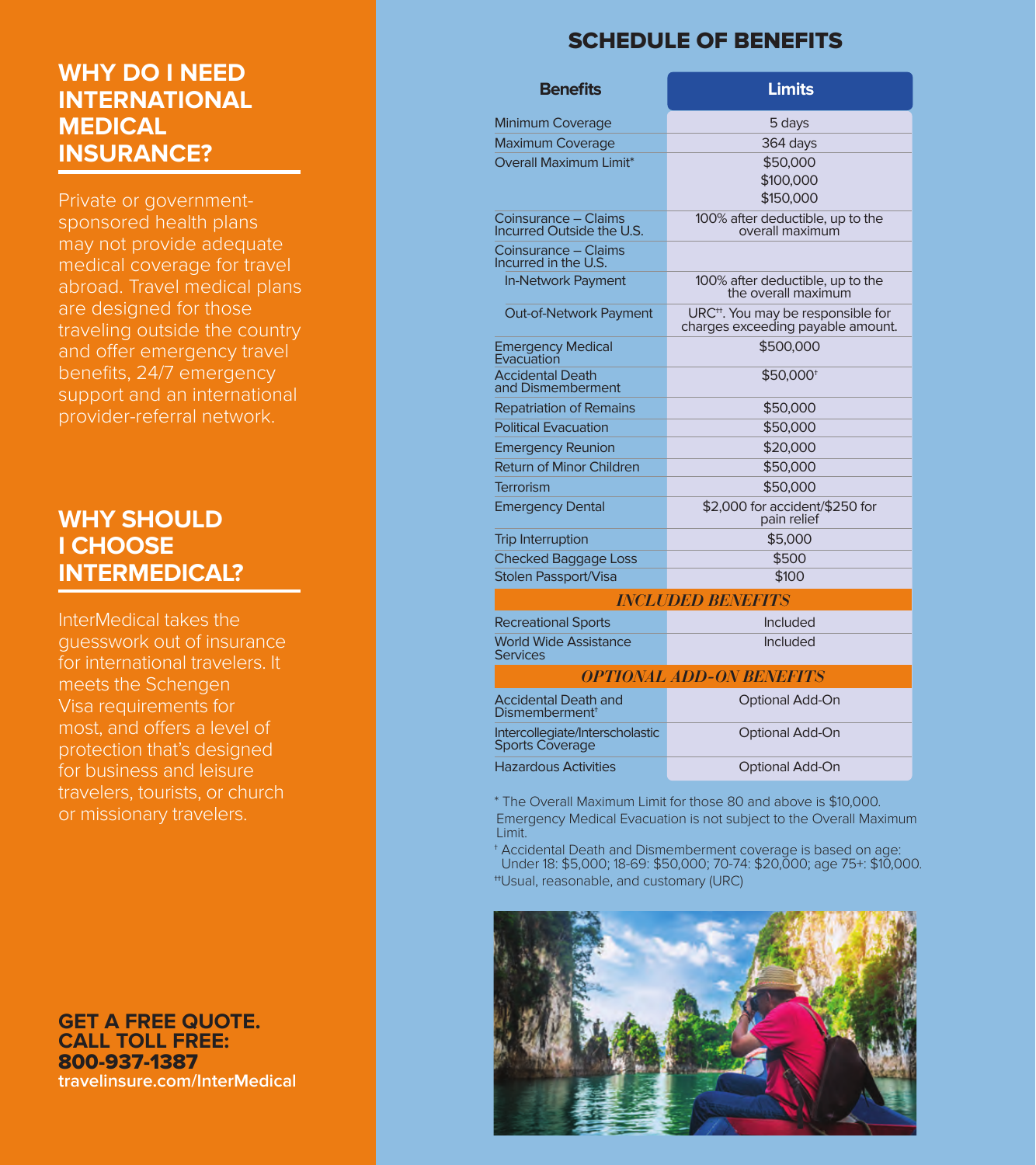

# *InterMedical Insurance®*

## **TRAVEL INSURANCE FOR MEDICAL EMERGENCIES OUTSIDE YOUR HOME COUNTRY**

Yes, it can happen to you. Every year, people travel outside the country and require emergency medical treatment, hospitalization or medical evacuation. When this happens, finding qualified medical care may be difficult. And it may not be covered by your private health insurance.

If you are injured or become ill on your trip, you're not on your own. You can rely on InterMedical to help with your covered eligible medical expenses. Payment can be made directly to an evacuation/ repatriation transportation service, and in some cases to medical providers.

#### **INTERNATIONAL MEDICAL INSURANCE FOR AS LITTLE AS \$1.35 PER DAY\***

Our quality international medical insurance and medical evacuation coverage may cost less than a dollar a day ... and covers you for up to 364 days. Protect yourself, your spouse, your unmarried dependent children, or children traveling alone.\*\*

\*This rate would apply to an individual 29 years old or younger with a \$50,000 medical limit and \$1,000 deductible.

\*\*Child is defined as a person at least 14 days old, and younger than 18 years old.

#### **ACCIDENT AND SICKNESS MEDICAL COVERAGE**

Pays for eligible medical and surgical services of a physician, nurse, and/or hospital. Includes coverage for Covid-19. Testing for COVID-19 will only be covered if deemed medically necessary by a physician. The antibody test is not covered, as it is not medically necessary.

#### **WORLDWIDE ASSISTANCE SERVICES**

Offers emergency assistance 24 hours a day, 7 days a week. Includes medical referrals, translation services, and what to do if emergency travel assistance is needed. *World Wide Assistance Services are provided by World*

*Service Center.*

#### **TRAVEL ASSISTANCE BENEFITS**

Benefits include reimbursement of reasonable expenses associated with the interruption of your trip due to covered circumstances. Additional benefits include coverage for expenses from lost or stolen passport or checked baggage.

#### **MEDICAL EVACUATION**

Pays for emergency medical evacuation, along with return airfare to your home or to the location from which you were evacuated.

#### **OPTIONAL ADD-ON BENEFITS**

#### **ADDITIONAL ACCIDENTAL DEATH AND DISMEMBERMENT BENEFITS**

Add up to an additional \$100,000† of coverage for only 60¢ per person per day.

†*This additional coverage is not available to those age 70 or older.* 

#### **INTERCOLLEGIATE/INTERSCHOLASTIC SPORTS**

Provides an additional \$50,000 coverage for those participating in intercollegiate or interscholastic sports. This rider is available for just an additional \$2.00 per person, per day.

#### **HAZARDOUS ACTIVITIES RIDER**

Gives you the option of purchasing additional protection to cover your adventures. Medical expenses related to hazardous activities can be covered for an additional 20% of your total premium.

*To view the Cancellation and Refund policy, please read the Description of Coverage at www.travelinsure.com/InterMedical*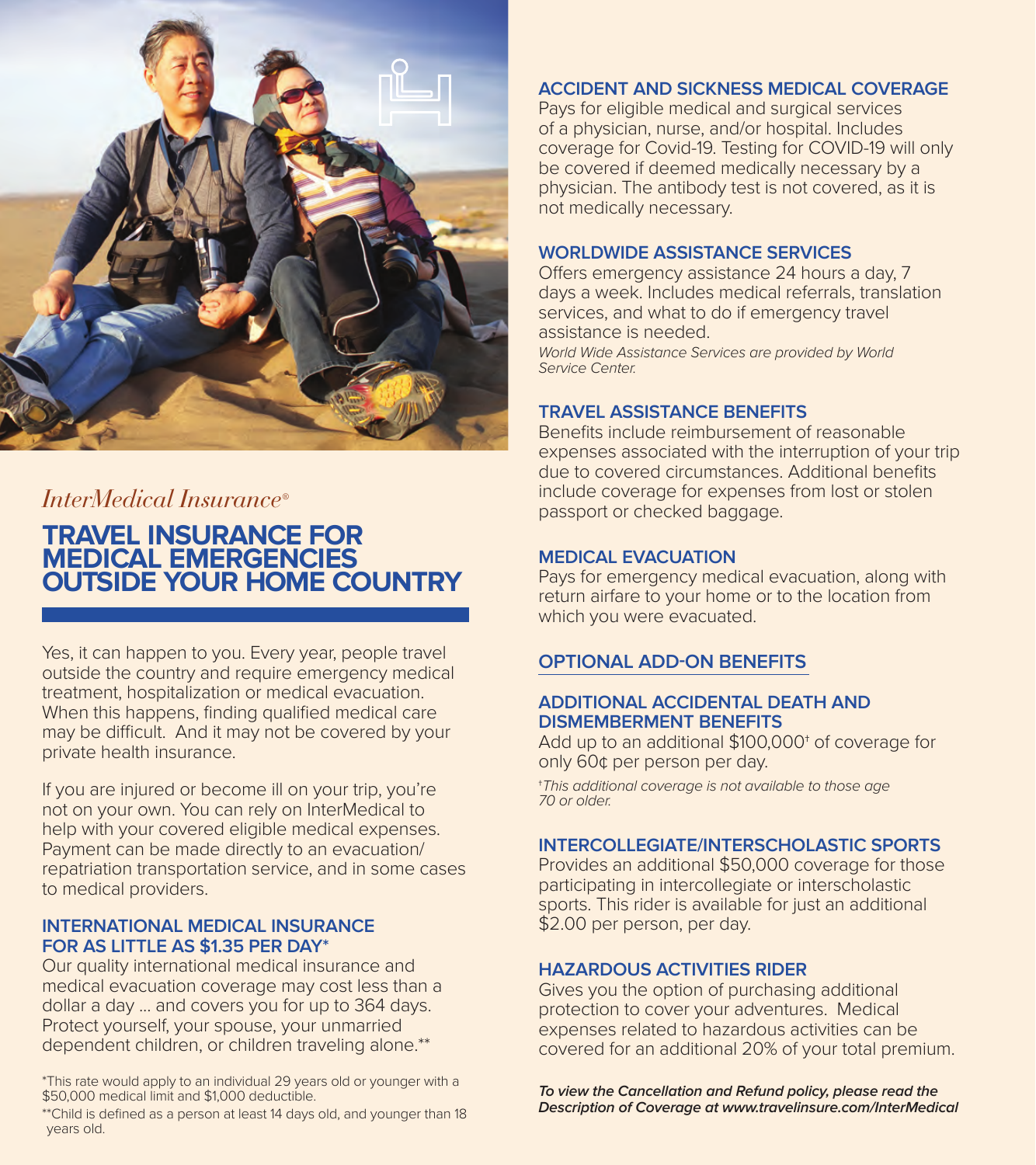### PLAN RATES: PER PERSON PER DAY

|                      |         | Plan A<br>\$50,000 Medical Limit  |         |                                     |        | \$100,000 Medical Limit | <b>Plan B</b> |         |
|----------------------|---------|-----------------------------------|---------|-------------------------------------|--------|-------------------------|---------------|---------|
|                      |         |                                   |         | <b>Deductible Per Policy Period</b> |        |                         |               |         |
| Age                  | \$0     | \$250                             | \$500   | \$1,000                             | \$0    | \$250                   | \$500         | \$1,000 |
| 14 days<br>$-29$ yrs | \$1.78  | \$1.55                            | \$1.46  | \$1.35                              | \$1.94 | \$1.67                  | \$1.56        | \$1.44  |
| 30-39                | \$1.96  | \$1.70                            | \$1.59  | \$1.49                              | \$2.24 | \$1.91                  | \$1.77        | \$1.65  |
| 40-49                | \$2.80  | \$2.36                            | \$2.19  | \$2.01                              | \$3.06 | \$2.50                  | \$2.28        | \$2.17  |
| 50-59                | \$4.07  | \$3.39                            | \$3.11  | \$2.85                              | \$4.82 | \$3.88                  | \$3.49        | \$3.05  |
| 60-64                | \$4.71  | \$3.90                            | \$3.58  | \$3.25                              | \$5.72 | \$4.57                  | \$4.08        | \$3.56  |
| 65-69                | \$5.65  | \$4.69                            | \$4.31  | \$3.94                              | \$6.94 | \$5.57                  | \$4.99        | \$4.37  |
| 70-79                | \$7.89  | \$6.50                            | \$5.94  | \$5.40                              | \$9.40 | \$7.72                  | \$7.02        | \$6.38  |
| $80+***$             | \$16.64 | \$10,000 Medical Limit<br>\$13.44 | \$12.16 | \$10.88                             | N/A    | N/A                     | N/A           | N/A     |
|                      |         |                                   |         |                                     |        |                         |               |         |

|                      | Plan C<br>\$150,000 Medical Limit   |        |        |         |  |  |  |  |  |
|----------------------|-------------------------------------|--------|--------|---------|--|--|--|--|--|
|                      | <b>Deductible Per Policy Period</b> |        |        |         |  |  |  |  |  |
| Age                  | \$0                                 | \$250  | \$500  | \$1.000 |  |  |  |  |  |
| 14 days<br>$-29$ yrs | \$2.05                              | \$1.76 | \$1.66 | \$1.53  |  |  |  |  |  |
| 30-39                | \$2.38                              | \$2.02 | \$1.88 | \$1.74  |  |  |  |  |  |
| 40-49                | \$3.28                              | \$2.66 | \$2.42 | \$2.30  |  |  |  |  |  |
| 50-59                | \$5.16                              | \$4.16 | \$3.70 | \$3.24  |  |  |  |  |  |
| 60-64                | \$6.14                              | \$4.85 | \$4.32 | \$3.74  |  |  |  |  |  |

\*\*The Medical Expense Benefit Limit for those 80 and above is \$10,000.

#### **May I purchase InterMedical if I am already on my trip?**

Yes, and coverage can begin as early as the day after enrollment. You can enroll online, and have your Confirmation of Insurance delivered by email.

#### **Who is eligible for InterMedical?**

Those traveling outside their home countries are eligible for this protection. It is available to you, a second adult, unmarried dependent children, or children traveling alone. Coverage is available from a minimum period of 5 days, up to a maximum of 364 days.

*Please note: This is only a brief description of the coverage(s) available. The policy Description of Coverage may contain reductions, limitations, and termination provisions.*  Coverage may not be available in all states. Please refer to the complete Description of *Coverage for full policy details. To view the Description of Coverage, please visit www. travelinsure.com/InterMedical.*

**HAVE QUESTIONS? WANT TO ENROLL BY PHONE?**